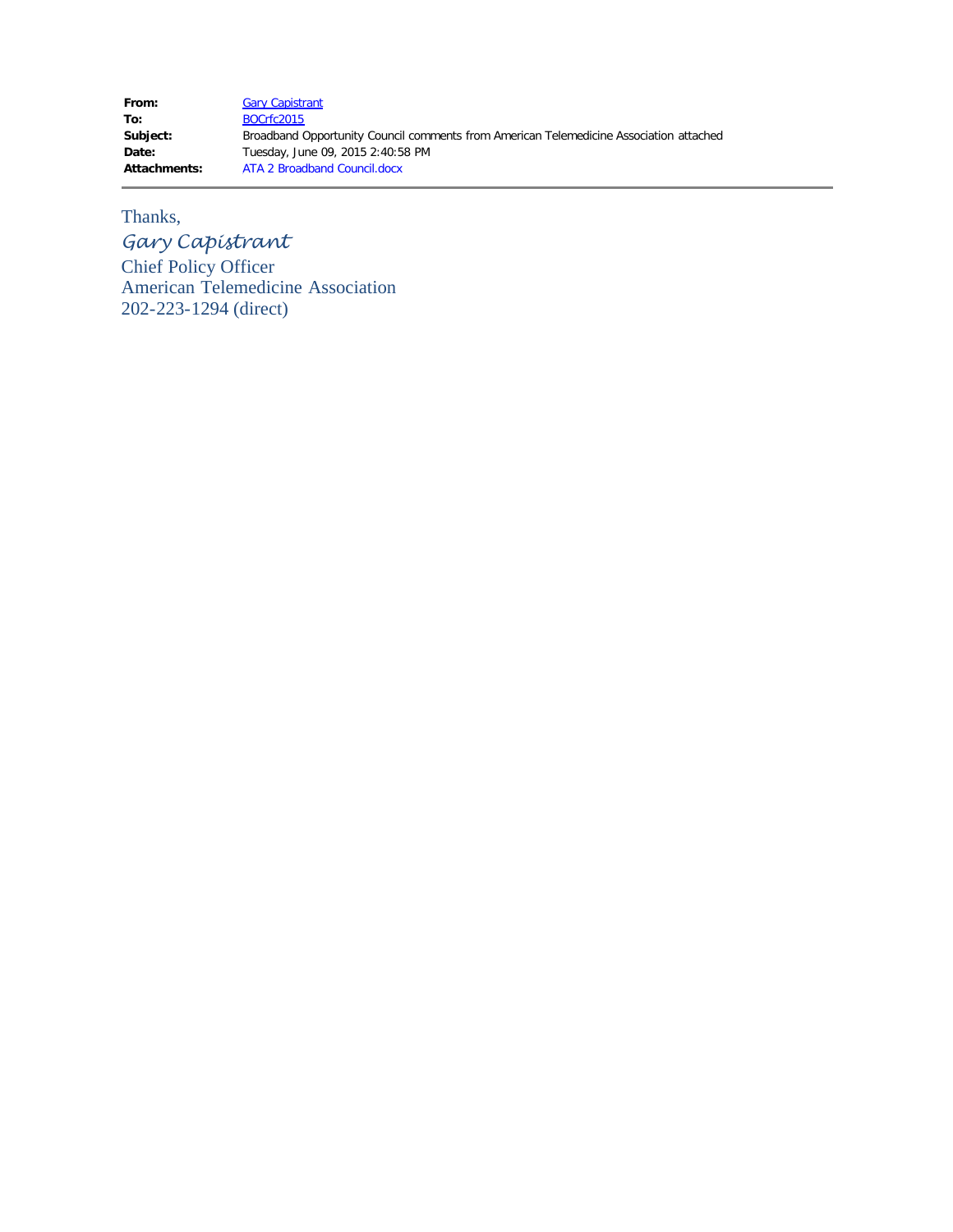

**American Telemedicine Association** 1100 Connecticut Avenue, NW, Suite 540, Washington, DC 20036-4146 202.223.3333 • Fax: 202.223.2787 • www.americantelemed.org

June 9, 2015

Mr. Lawrence E. Strickling National Telecommunications and Information Administration U.S. Department of Commerce 1401 Constitution Avenue, NW Attn: Broadband Opportunity Council Washington, DC 20230

Dear Honorable Strickling:

The focus of the Council's questions seems to be about broadband deployment and bandwidth as public policy purposes themselves. We suggest that it is even more productive to address broadband as an instrumental means to a broad range of improved or new services. It is even more important to focus on broadband needs and opportunities of major specific uses.

We suggest that a useful format for the Council to consider is the National Broadband Plan released in 2010 by the Federal Communications Commission. We suggest that the broader-based Council update and expand it for 2016.

Broadband advances enable telemedicine supply, and telemedicine demand enables broadband advances. In the health sector, to expand broadband connectivity is important for many millions of health care patients and their providers. To improve key aspects of broadband service, such as cost, speeds, and capacity, is important for all.

At this time, we highlight for you three priority areas for federal broadband policy for healthcare service delivery:

- Coordinate federal funding for sustainable local broadband applications
- Foster broadband-based health service networks
- Enable broadband investment by reimbursing for broadband-delivered services

## **Coordinate federal funding for sustainable local health applications**

With increasingly scarce availability of federal funding for broadband deployment and capacity, we urge more concerned efforts to match realistic local demand projections with local supply. A speculative "build it, they will come" approach or single purpose projects are seldom prudent for federal investment.

Instead, we urge a bottoms-up initiative. We urge the Council to identify specific communities with priority needs and attractive opportunities for broadband. For health purposes, it is very important to start with coordination of the Veterans Health Administration, Health Resources and Services Administration, Federal Communications Commission, and Rural Utility Service to identify sufficient, eager local patient and provider users.